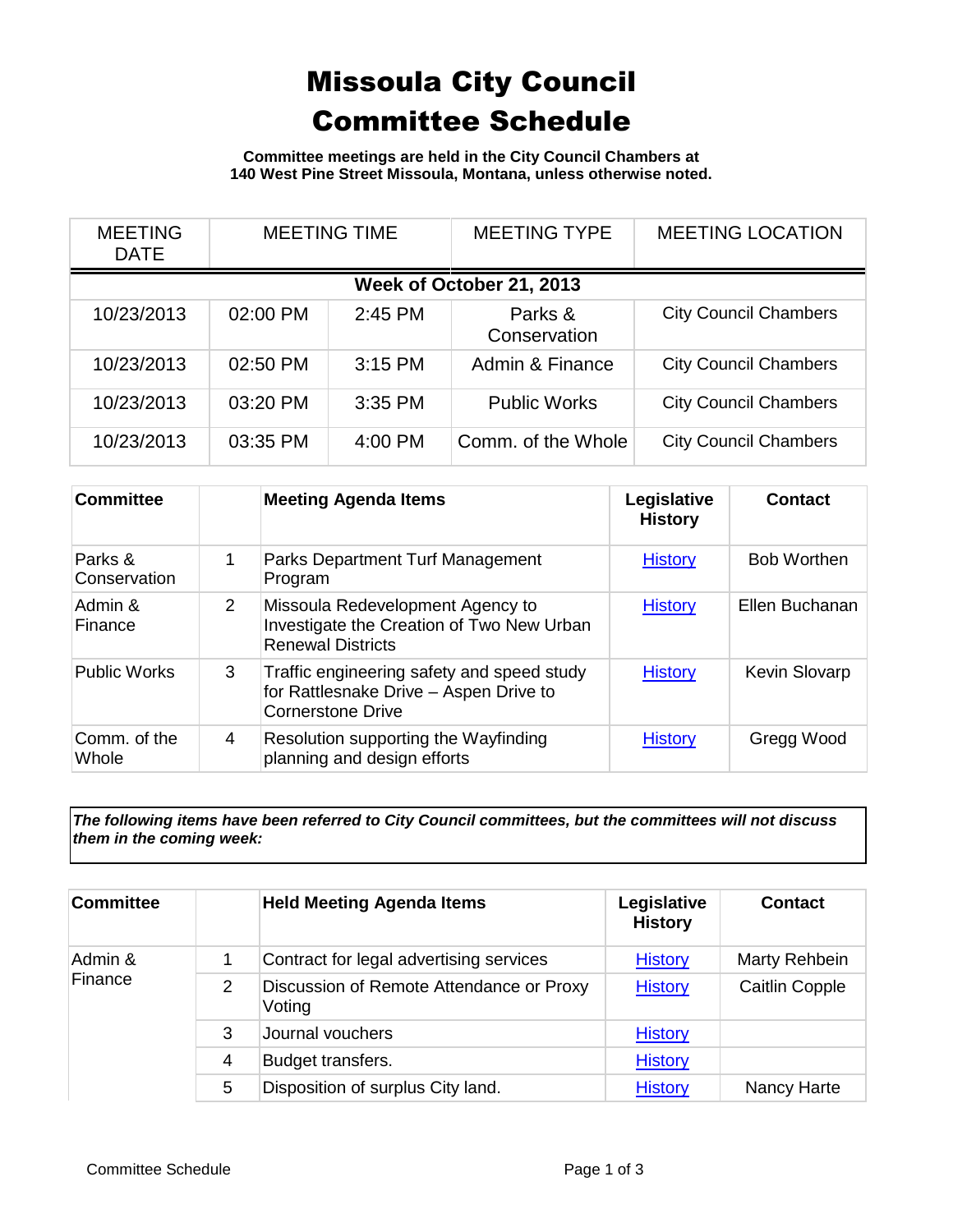## Missoula City Council Committee Schedule

**Committee meetings are held in the City Council Chambers at 140 West Pine Street Missoula, Montana, unless otherwise noted.**

|                         | 6              | Discussion & review of City business<br>licensing rules, practices and fees.                                                                                                                                               | <b>History</b> | <b>Adam Hertz</b>           |
|-------------------------|----------------|----------------------------------------------------------------------------------------------------------------------------------------------------------------------------------------------------------------------------|----------------|-----------------------------|
| Parks &<br>Conservation | $\overline{7}$ | Discuss the City's strategy to complete a<br>boundary survey of Greenough Park.                                                                                                                                            | <b>History</b> | Dave Strohmaier             |
|                         | 8              | Agreement for lighting the Madison St.<br>Pedestrian Bridge                                                                                                                                                                | <b>History</b> | Donna Gaukler               |
| Comm. of the<br>Whole   | 9              | Propose the City Council be a member unit<br>of the Missoula Chamber of Commerce.                                                                                                                                          | <b>History</b> | <b>Dick Haines</b>          |
|                         | 10             | Updates from Council representatives on the<br>Health Board, Community Forum,<br><b>Transportation Policy Coordinating</b><br>Committee, other boards and commissions<br>as necessary. (Ongoing)                           | <b>History</b> | Ongoing                     |
|                         | 11             | Update from Missoula Economic Partnership<br>President/CEO James Grunke                                                                                                                                                    | <b>History</b> | <b>Marilyn Marler</b>       |
|                         | 12             | Conference updates and information sharing                                                                                                                                                                                 | <b>History</b> | <b>Marilyn Marler</b>       |
| Economic<br>Development | 13             | Panel discussion with commercial realtors.                                                                                                                                                                                 | <b>History</b> | <b>Caitlin Copple</b>       |
| Land Use &<br>Planning  | 14             | Annexation, (see separate list at City Clerk's<br>Office for pending annexations) (Ongoing in<br>committee)                                                                                                                | <b>History</b> |                             |
|                         | 15             | Amend Article 7. Error Corrections and<br>Adjustments to the subdivision regulations to<br>allow for restrictions or conditions placed on<br>a plat by the governing body to be amended<br>or removed by a future council. | <b>History</b> | Jon Wilkins                 |
|                         | 16             | Discussion of City planning issues with<br>members of the Planning Board.                                                                                                                                                  | <b>History</b> | <b>Bob Jaffe</b>            |
|                         | 17             | <b>Ordinance Establishing Certain Social</b><br><b>Service Use Zoning Regulations</b>                                                                                                                                      | <b>History</b> | <b>City Council</b>         |
| Pub. Safety &           | 18             | Health Department update.                                                                                                                                                                                                  | <b>History</b> | Ellen Leahy                 |
| Health                  | 19             | Fire Department update.                                                                                                                                                                                                    | <b>History</b> | Jason Diehl                 |
|                         | 20             | Discussion of sexual assault prevention<br>campaign and consideration of unfunded<br>crime victim advocate urban outreach<br>position.                                                                                     | <b>History</b> | <b>Caitlin Copple</b>       |
|                         | 21             | Safety aspects of management of the urban<br>deer population in the city of Missoula.                                                                                                                                      | <b>History</b> | Dick Haines, Jon<br>Wilkins |
|                         | 22             | Discussion with Crime Victim Advocate<br>Office.                                                                                                                                                                           | <b>History</b> | Jon Wilkins                 |